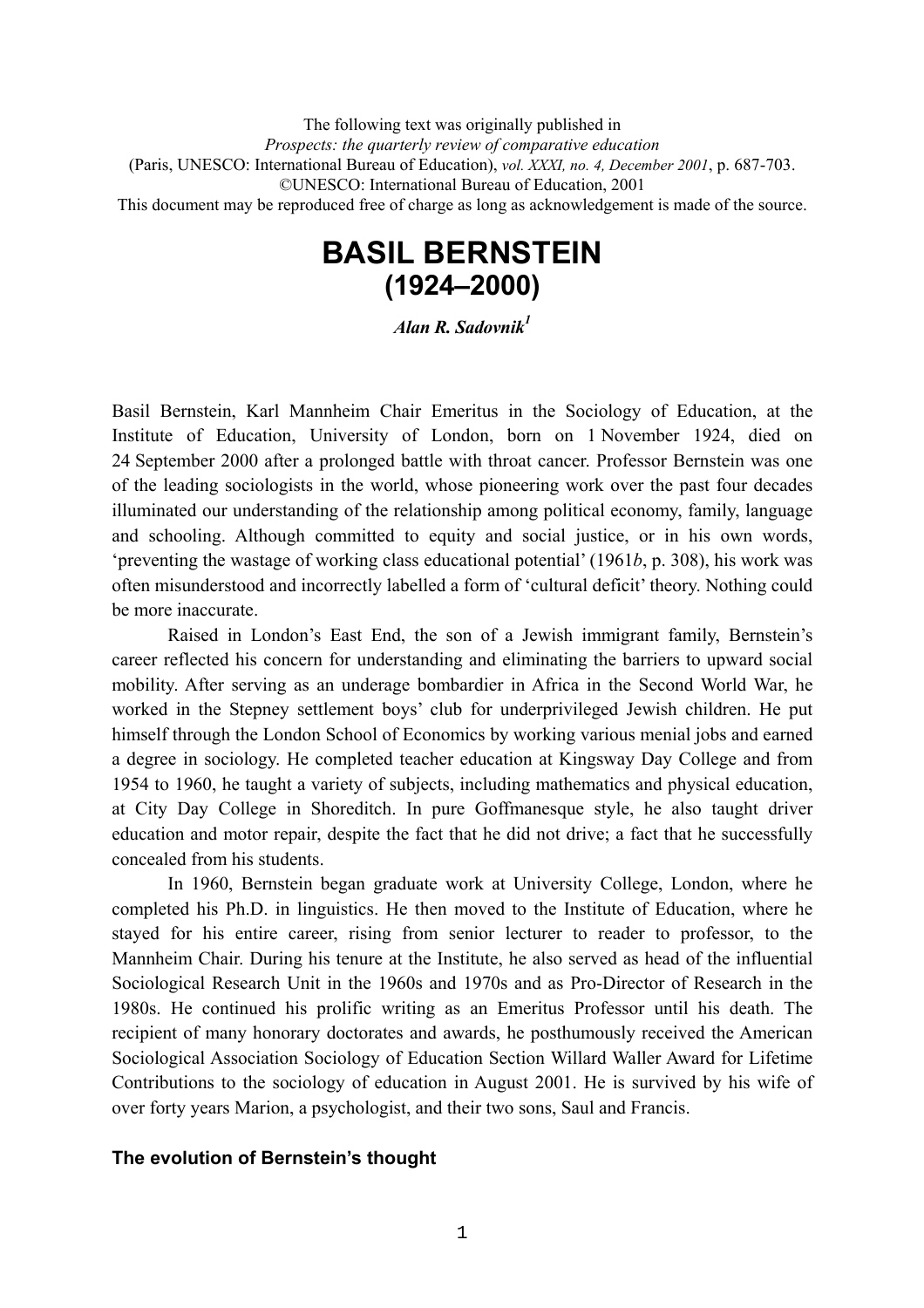For over four decades, Basil Bernstein was an important and controversial sociologist, whose work influenced a generation of sociologists of education and linguists. From his early works on language, communication codes and schooling, to his later works on pedagogic discourse, practice and educational transmissions, Bernstein produced a theory of social and educational codes and their effect on social reproduction. Although structuralist in its approach, Bernstein's sociology drew on the essential theoretical orientations in the field— Durkheimian, Weberian, Marxist, and interactionist—and provided the possibility of an important synthesis. Primarily, however, he viewed his work as most heavily influenced by Durkheim.

 Karabel and Halsey (1977), in their review of the literature on the sociology of education, called Bernstein's work the 'harbinger of a new synthesis,' a view entirely justified by subsequent events (p. 62). Bernstein's early sociolinguistic work was highly controversial, as it discussed social class differences in language, that some labelled a deficit theory. It nonetheless raised crucial questions about the relationships among the social division of labour, the family and the school, and explored how these relationships affected differences in learning among the social classes. His later work (Bernstein, 1977) began the difficult project of connecting power and class relations to the educational processes of the school. Whereas class reproduction theorists, such as Bowles and Gintis (1976), offered an overtly deterministic view of schools without describing or explaining what goes on in schools, Bernstein's work connected the societal, institutional, interactional and intrapsychic levels of sociological analysis.

 Bernstein's early work on language (Bernstein, 1958; 1960; 1961*a*) examined the relationship between public language, authority and shared meanings (Danzig, 1995, p. 146– 47). By 1962, Bernstein began the development of code theory through the introduction of the concepts of restricted and elaborated codes (Bernstein, 1962*a*; 1962*b*). In the first volume of *Class, codes and control* (1973*a*), Bernstein's sociolinguistic code theory was developed into a social theory examining the relationships between social class, family and the reproduction of meaning systems (code refers to the principles regulating meaning systems). For Bernstein, there were social class differences in the communication codes of working class and middle class children; differences that reflect the class and power relations in the social division of labor, family and schools. Based upon empirical research, Bernstein distinguished between the restricted code of the working class and the elaborated code of the middle class. Restricted codes are context dependent and particularistic, whereas elaborated codes are context independent and universalistic.

 Although Bernstein's critics (see Danzig, 1995) argued that his sociolinguistic theory represented an example of deficit theory, alleging that he was arguing that working class language was deficient, Bernstein consistently rejected this interpretation (see Bernstein, 1996, p. 147–56). Bernstein argued that restricted codes are not deficient, but rather are functionally related to the social division of labour, where context dependent language is necessary in the context of production. Likewise, the elaborated code of the middle classes represents functional changes necessitated by changes in the division of labour and the middle classes' new position in reproduction, rather than production. That schools require an elaborated code for success means that working class children are disadvantaged by the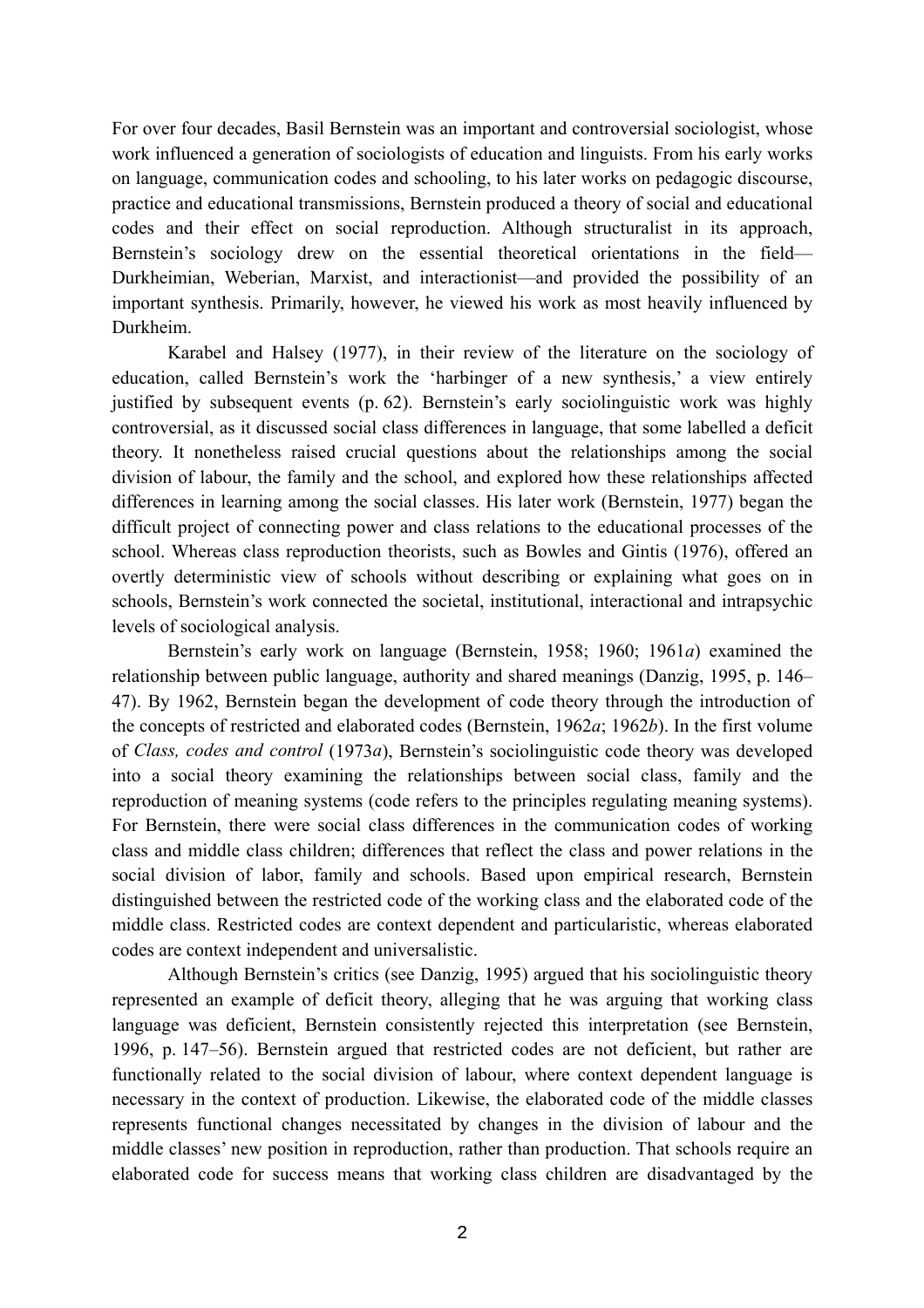dominant code of schooling, not that their language is deficient. For Bernstein, difference became deficit in the context of macro-power relations.

 Beginning with the third volume of *Class, codes and control* (1977*a*), Bernstein developed code theory from its sociolinguistic roots to examine the connection between communication codes and pedagogic discourse and practice. In this respect, code theory became concerned with the processes of schooling and how they related to social class reproduction. Bernstein's quest for understanding the processes of schooling led him to continue to pursue the fruitful avenue of inquiry developed in his article 'Class and pedagogies: visible and invisible' (Bernstein, 1977*,* p. 116–56). In that article, Bernstein analyzed the differences between two types of educational transmission and suggested that the differences in the classification and framing rules of each pedagogic practice (visible  $=$ strong classification and strong framing; invisible = weak classification and weak framing) relate to the social-class position and assumptions of the families served by the schools. (For a detailed analysis of this aspect of Bernstein's work, see Atkinson, 1985; Atkinson, Davies & Delamont, 1995; Sadovnik, 1991; 1995.) The article clearly demonstrated that sociologists of education had to do the difficult empirical work of looking into the world of schools and of linking educational practices to the larger institutional, societal and historical factors of which they are a part.

 The concept of classification is at the heart of Bernstein's theory of pedagogic discourse and practice. Classification refers to 'the degree of boundary maintenance between contents' (Bernstein 1973*a*, p. 205; 1973*b*, p. 88) and is concerned with the insulation or boundaries between curricular categories (areas of knowledge and subjects). Strong classification refers to a curriculum that is highly differentiated and separated into traditional subjects; weak classification refers to a curriculum that is integrated and in which the boundaries between subjects are fragile.

 Using the concept of classification, Bernstein outlined two types of curriculum codes: collection and integrated codes. The first refers to a strongly classified curriculum; the latter, to a weakly classified curriculum. In keeping with his Durkheimian project, Bernstein analyzed the way in which the shift from collection to integrated curriculum codes represents the evolution from mechanical to organic solidarity (or from traditional to modern society), with curricular change marking the movement from the sacred to the profane.

 Whereas classification is concerned with the organization of knowledge into curriculum, framing is related to the transmission of knowledge through pedagogic practices. Framing refers to the location of control over the rules of communication and, according to Bernstein (1990), 'if classification regulates the voice of a category then framing regulates the form of its legitimate message' (p. 100). Furthermore, 'frame refers to the degree of control teacher and pupil possess over the selection, organization, pacing and timing of the knowledge transmitted and received in the pedagogical relationship' (1973*b*, p. 88). Therefore, strong framing refers to a limited degree of options between teacher and students; weak framing implies more freedom.

 Bernstein developed this approach into a systematic analysis of pedagogic discourse and practices. First, he outlined a theory of pedagogic rules that examined the 'intrinsic features which constitute and distinguish the specialized form of communication realized by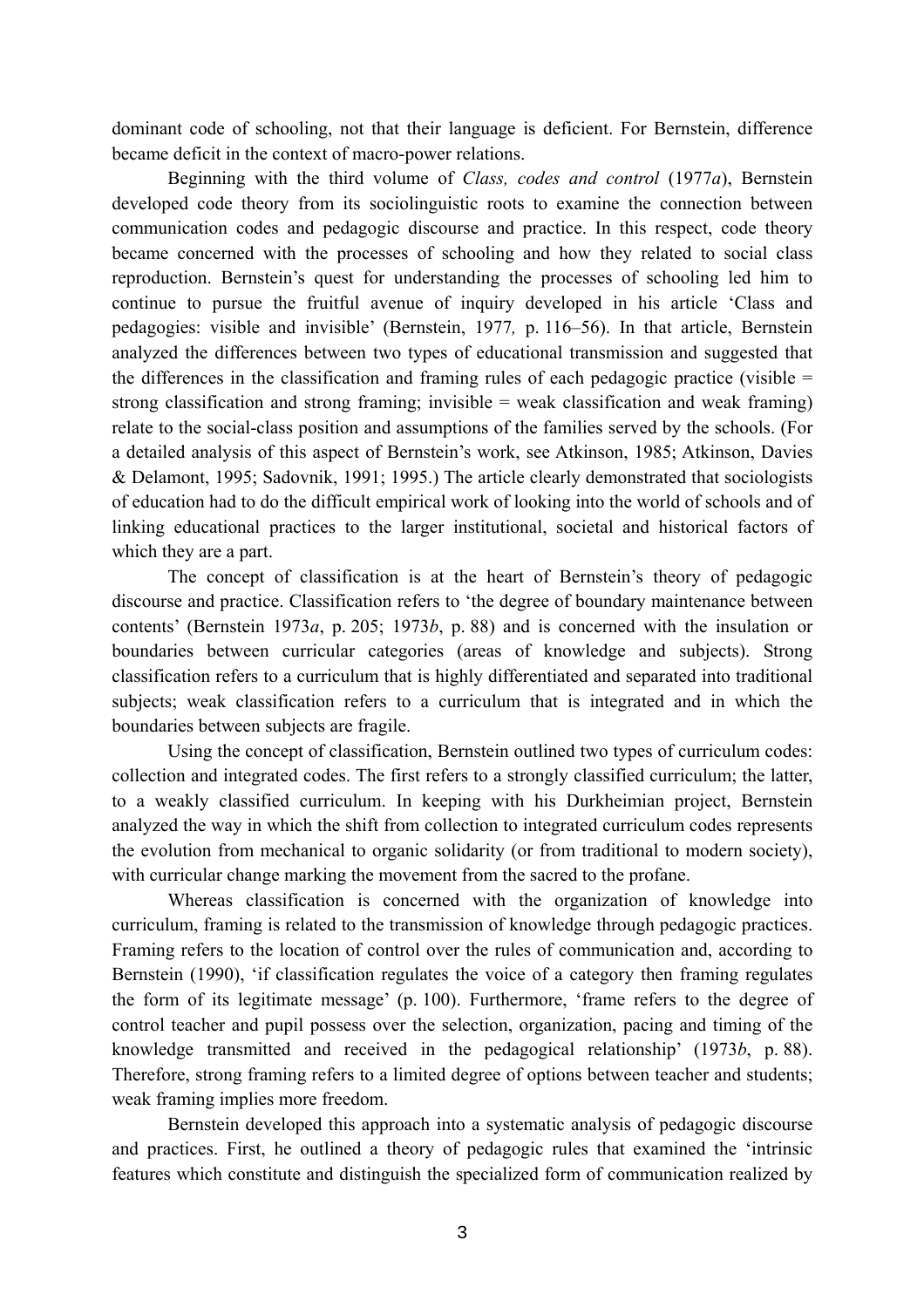the pedagogic discourse of education' (Bernstein, 1990, p. 165). Second, he related his theory of pedagogic discourse to a social-class base and applied it to the ongoing development of different educational practices (Bernstein, 1990*,* p. 63–93).

 The concept of code was central to Bernstein's sociology. From the outset of its use in his work on language (restricted and elaborated codes), code refers to a 'regulative principle which underlies various message systems, especially curriculum and pedagogy' (Atkinson, 1985, p. 136). Curriculum and pedagogy are considered message systems, and with a third system, evaluation, they constitute the structure and processes of school knowledge, transmission and practice. As Bernstein (1973*b*) noted: 'Curriculum defines what counts as valid knowledge, pedagogy defines what counts as valid transmission of knowledge, and evaluation defines what counts as a valid realization of the knowledge on the part of the taught' (p. 85). Thus, his theory of education must be understood in terms of the concepts of classification, framing and evaluation, and their relationship to the structural aspects of his sociological project.

 Following this earlier work on curriculum and pedagogic practice was a detailed analysis of pedagogic discourse that presented a complex analysis of the recontextualization of knowledge through the pedagogic device (see Bernstein, 1990). Bernstein's work on pedagogic discourse was concerned with the production, distribution and reproduction of official knowledge and how this knowledge is related to structurally determined power relations. What is critical is that Bernstein was concerned with more than the description of the production and transmission of knowledge; he was concerned with its consequences for different groups.

 Bernstein's analysis of pedagogic practice looked at the process and content of what occurs inside schools. His theory of pedagogic practice examined a series of rules considered both how these rules affect the content to be transmitted and, perhaps more important, how they 'act selectively on those who can successfully acquire it.' From an analysis of these rules, Bernstein examined 'the social class assumptions and consequences of forms of pedagogic practice' (Bernstein, 1990, p. 63). Finally, he applied this theory to conservative/traditional versus progressive/child centred) practices. He differentiated between a pedagogic practice that is dependent on the economic market—that emphasizes vocational education—and another that is independent and autonomous of the market—that is legitimated by the autonomy of knowledge. Bernstein concluded that both, despite their claims to the contrary, would not eliminate the reproduction of class inequalities. Through a consideration of the inner workings of the types of educational practice, Bernstein contributed to a greater understanding of how schools reproduce what they are ideologically committed to eradicating—social-class advantages in schooling and society.

 Bernstein's analysis of the social-class assumptions of pedagogic discourse and practice is the foundation for linking microeducational processes to the macrosociological levels of social structure and class and power relations. His thesis was that there are significant differences in the social-class assumptions of visible and invisible pedagogy and despite these differences there may indeed be similar outcomes, especially in the reproduction of power and symbolic control.

Thus, from his early work on code theory to the more recent works in *Class, codes*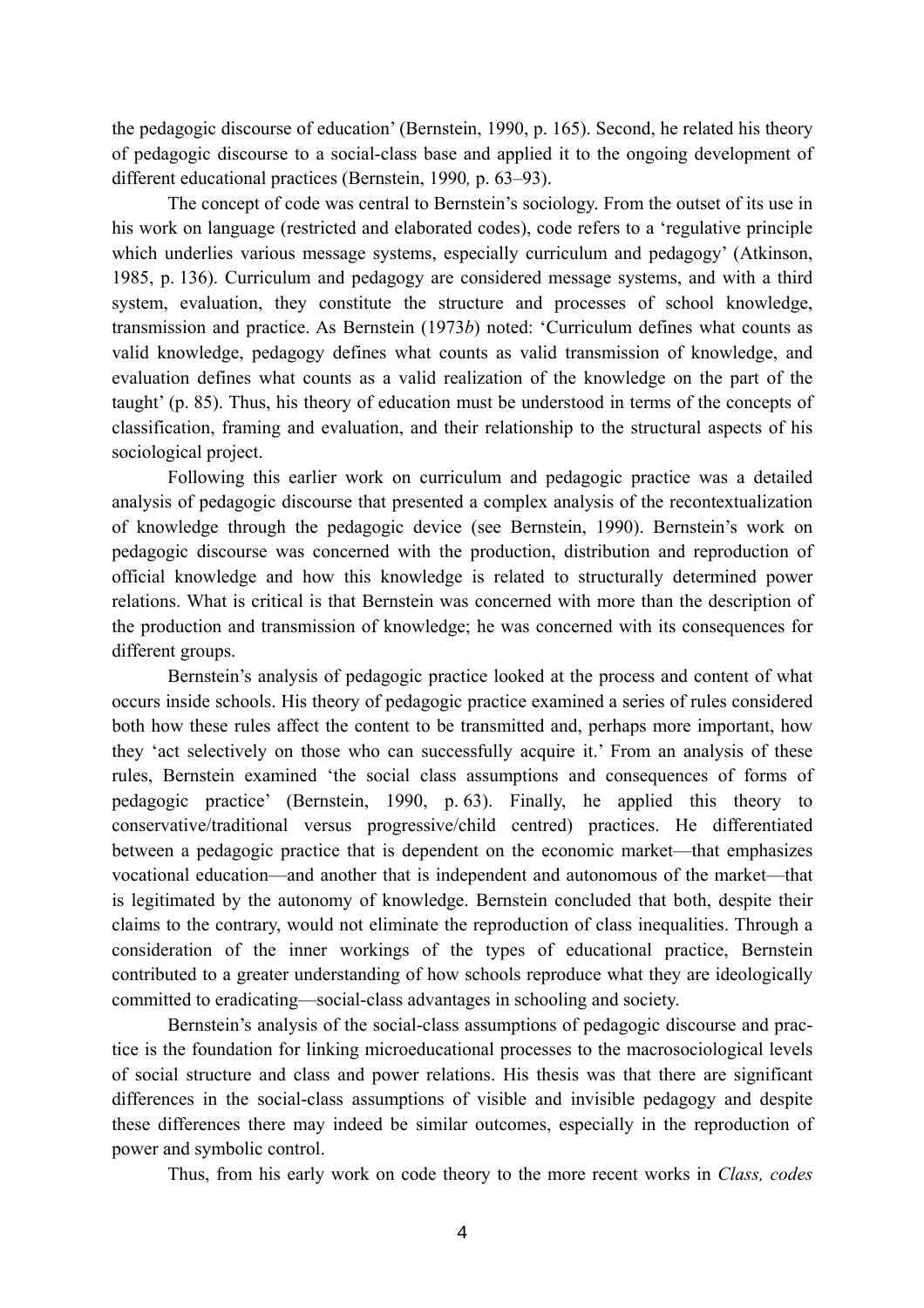*and control, volumes 4 and 5* on pedagogic discourse, (1990, p. 165–218) and on pedagogic practices (1990; 1996), Bernstein's project sought to link microprocesses (language, transmission, and pedagogy) to macroforms—to how cultural and educational codes and the content and process of education are related to social class and power relations.

## **Bernstein and sociological theory**

Karabel and Halsey argued that one of the most unresolved problems of Bernstein's work is how 'power relationships penetrate the organization, distribution and evaluation of knowledge through the social context' (qtd. in Karabel & Halsey, 1977, p. 71). From the 1970s on, Bernstein continued to search for answers to this question and developed an increasingly sophisticated model for understanding how the classification and framing rules of education affect the transmission, the distribution and, perhaps, the transformation of consciousness, and how these processes are indirectly related to the economic field of production.

 Bernstein conceded that those who seek answers to difficult educational questions often prefer a top-down approach—one that begins with the large policy questions and builds down to an analysis of how the schools work to provide solutions or to constrain their formulation. He admitted, however, that the nature of his project was to build from the bottom to the top—an approach that sought to write the rules of educational process; then to link them to larger structural conditions; and, finally, to place this analysis in the context of the larger educational and policy questions of educators (Bernstein, 1990).

 His theoretical approach has been labelled Durkheimian, neo-Marxist, structuralist, and interactionist, as well as being part of the 'new sociology'. Bernstein (1996) stated that these have been the labels of others and that they have often been too exclusive, often simplifying the theoretical complexity of his model. He acknowledged that Durkheim has always been at the heart of his sociological theory, in part as a corrective to the conservative interpretation of Durkheim's work, especially in the United States; in part as a consequence of Parson's structural-functional interpretation of Durkheim. Additionally, although he acknowledged the structuralist interpretations of his work by Atkinson (1985) and Sadovnik (1991), he did not see his work as exclusively structuralist. He rejected the view that he was part of the 'new sociology', as he believed that his work was 'old' sociology, particularly in terms of its roots in classical sociological theory. Finally, he suggested that the idea that it was his project to connect disparate sociological theories was not his but was suggested by others, particularly Karabel and Halsey (1977). Although their labelling of his work as the 'harbinger of a new synthesis' was complimentary, it also raised an expectation of a kind of synthesis that has not been explicitly part of his project. Rather than working from one sociological theory, or attempting to synthesize a number of theories, Bernstein attempted to develop and refine a model that is capable of describing the complex interrelationships between different aspects of society.

 Bernstein's project, from his early work on language, to the development of code theory, to the work on curriculum and pedagogic practice and discourse, was to develop a systematic theory that provides an analytic description of the way in which the educational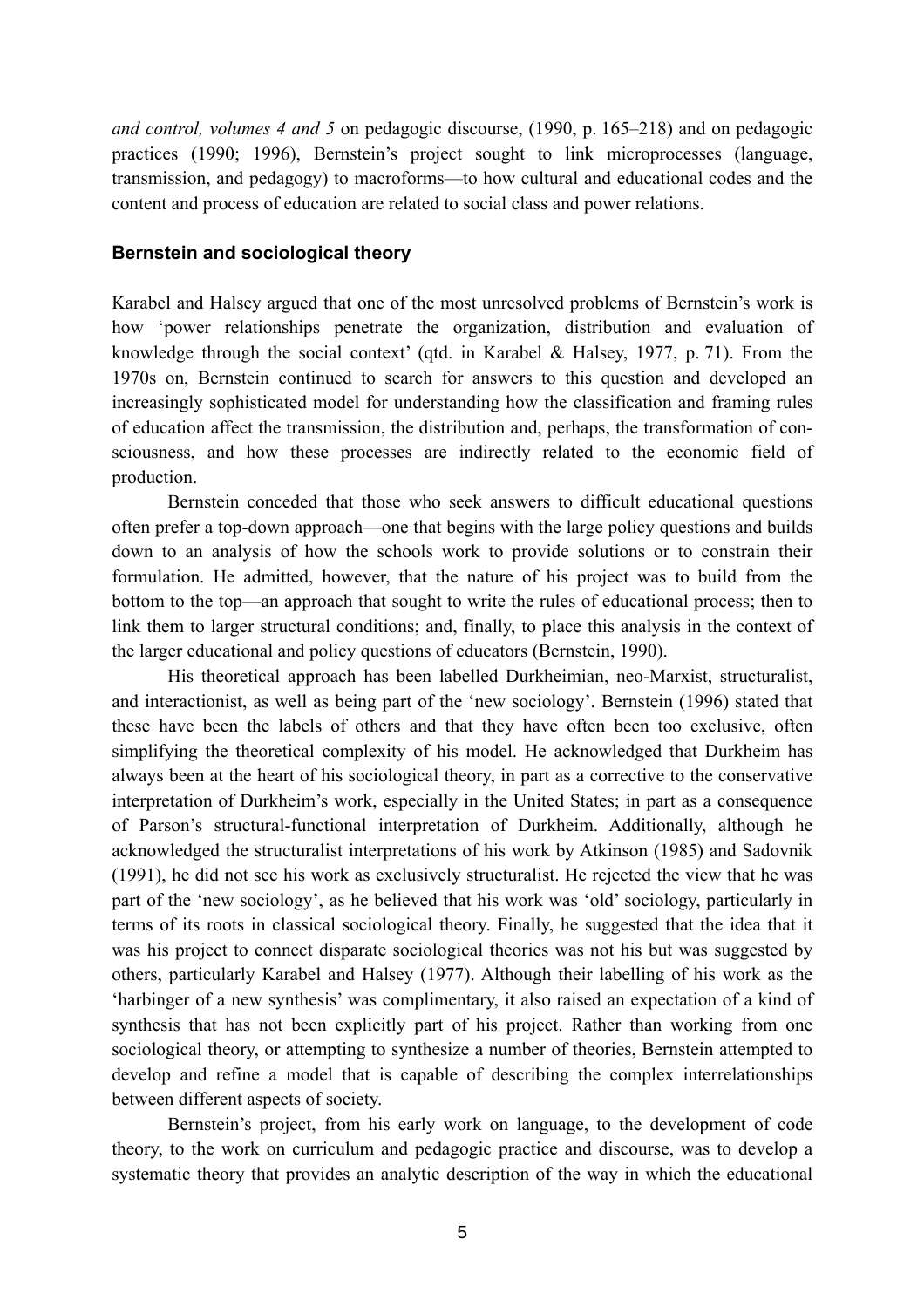system is related to the social division of labour. His work had at its core the goal of his entire project: to develop a Durkheimian theory that analyzed the way in which changes in the division of labour create different meaning systems and codes, that provided analytic classifications of these systems, and that incorporated a conflict model of unequal power relations into its structural approach.

 Atkinson (1981; 1985) argued that the evolution of Bernstein's sociology must be understood as the movement from its early Durkheimian roots to a later convergence with European structuralist thought, especially French social theory. In the United States, however, because the Durkheimian tradition was appropriated both by Parsonian structuralfunctionalism and by positivism, Bernstein's work was rarely linked to Durkheim and structuralism or was criticized for being linked to Durkheim. For example, Karabel and Halsey (1977) spoke of his need to link his Durkheimian perspective more explicitly to neo-Marxist categories. While his work on pedagogic discourse and practice clearly did link the two, Bernstein never moved out of a Durkheimian position; rather, he incorporated the neo-Marxist and Weberian categories of class and power relations into his overall theory. It is necessary to remove the consensus aspects of functionalism that are associated with structural-functionalism to understand Bernstein's sociology. Although his work has been concerned with how communication, cultural and educational codes function in relation to particular social structures, Bernstein was concerned not with the way in which such functioning leads to consensus but with how it forms the basis of privilege and domination.

 It is with respect to the relationship with privilege and domination that Bernstein's work, while remaining consistent with a Durkheimian foundation, systematically integrated Marxism and Weberian categories and provided the possibilities for the synthesis for which Karabel and Halsey call. Bernstein's work continued to be Durkheimian because, as Atkinson (1985, p. 36) pointed out, an essential activity has been the exploration of changes from mechanical to organic solidarity through an analysis of the division of labour, boundary maintenance, social roles, the ritual-expressive order, cultural categories, social control and types of messages. It attempted to look at modes of cultural transmission through the analysis of codes. In addition, his work continued to link classification and framing codes to the unequal distribution of resources in capitalist societies. While the early work on class and pedagogy was clearly more Durkheimian in its analysis of changes in organic solidarity, his later work (Bernstein, 1990; 1996) was more interested in the consequences of different pedagogic practices for different social classes and, most important, returned to the very questions of education and inequality that were the original basis of the project over forty years ago.

 Thus, Bernstein's since the 1970s, accomplished a number of related and important things. First, it provided a theory of school knowledge and transmission and demonstrated how the *what* of education is transmitted. Second, it linked the sociolinguistic aspects of his early work to the analysis of the codes of schooling. Third, in relating the process and content of schooling to differences in social class and in calling for an analysis of the consequences of those differences in curriculum and pedagogy, Bernstein provided a tentative integration of structuralist and conflict approaches within sociology.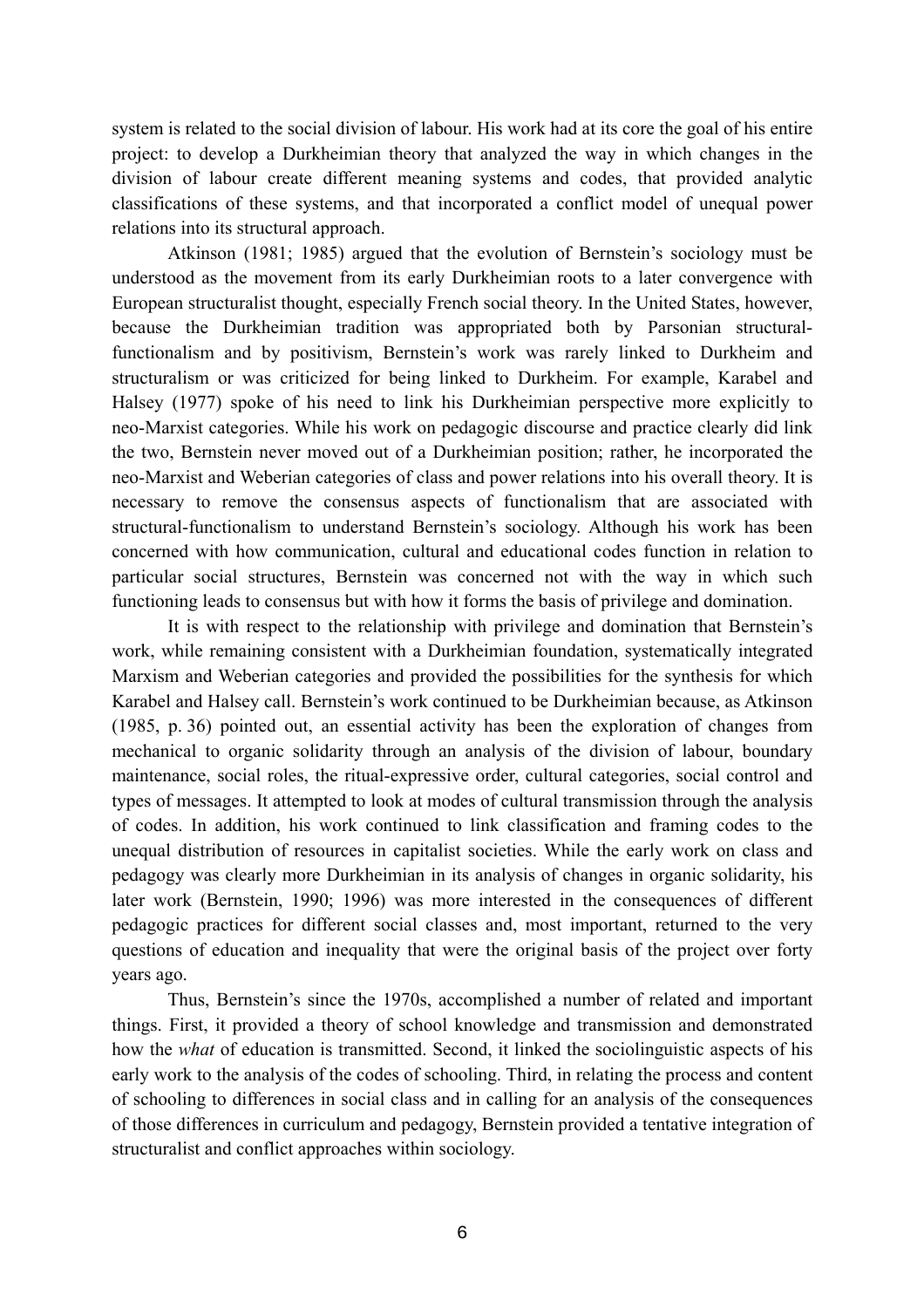#### **Criticism of Bernstein's work**

Much of the criticism of Bernstein's early work revolved around issues of deficit and difference. Bernstein rejected the view that his work was based on either a deficit or a difference approach. Rather, he argued that his code theory attempted to connect the macrolevels of family and educational structures and processes and to provide an explanation for unequal educational performance. He stated:

The code theory asserts that there is a social class regulated unequal distribution of privileging principles of communication . . . and that social class, indirectly, effects the classification and framing of the elaborated code transmitted by the school so as to facilitate and perpetuate its unequal acquisition. Thus the code theory accepts neither a deficit nor a difference position but draws attention to the relations between macro power relations and micro practices of transmission, acquisition and evaluation and the positioning and oppositioning to which these practices give rise. (1990, p. 118–19)

Despite Bernstein's continued refutation of the cultural deprivation label, these distortions had profoundly negative consequences for his work. For example, Hymes reported: 'a young anthropologist recently told me that as a student she found Bernstein's account of restricted code to describe her own family but was told by a faculty member not to read him' (Hymes, 1995, p. 5). When Bernstein came to a United States university in 1987, an anthropologist asked why 'that fascist Bernstein [had been] invited'. When pressed, the anthropologist admitted that she had never read Bernstein's own work, but that she had read secondary sources accusing him of racism. Danzig cites examples in textbooks written in the 1990s that continue to portray Bernstein in this light (Danzig, 1995, p. 152).

 The mischaracterization of Bernstein's work in the 1960s and 1970s continued to affect Bernstein's standing in the intellectual field through the 1990s. Although the Bernstein symposium at the American Educational Research Association's (AERA) annual meeting in 1991, Atkinson and Sadovnik's 1995 volumes, and Bernstein's appearance at AERA's 1996 annual meeting did much to refute these negative claims, significant damage had already been done.

 A second criticism regards Bernstein's writing style, which many found dense, difficult and often incomprehensible (Walford, 1995, p. 193). Although Bernstein's work was indeed complex and difficult, this is no less true of other major sociological theorists, most notably Pierre Bourdieu (Swartz, 1997). In fact, it is in comparison to Bourdieu, that some critics found Bernstein's work wanting.

 Harker and May (1993) indicated that despite overlapping concerns, Bourdieu provided a more flexible approach to the structure/agency problem in social theory. Through a comparison of Bernstein's concept of code and Bourdieu's concept of habitus, the authors argued that Bernstein was a structuralist, a position that they believe Bourdieu had rejected, and that Bernstein's concept of code resulted in an overemphasis on 'rules'. Bourdieu's concept of habitus, they argued, resulted in the more flexible idea of 'strategy', which Harker and May suggested resulted in a less dichotomous view of structure and agency (1993, p. 169). Bernstein (1996) responded to the Harker and May thesis by saying that it was one more example of 'misrecognition'. He accused the authors of recycling out-of-date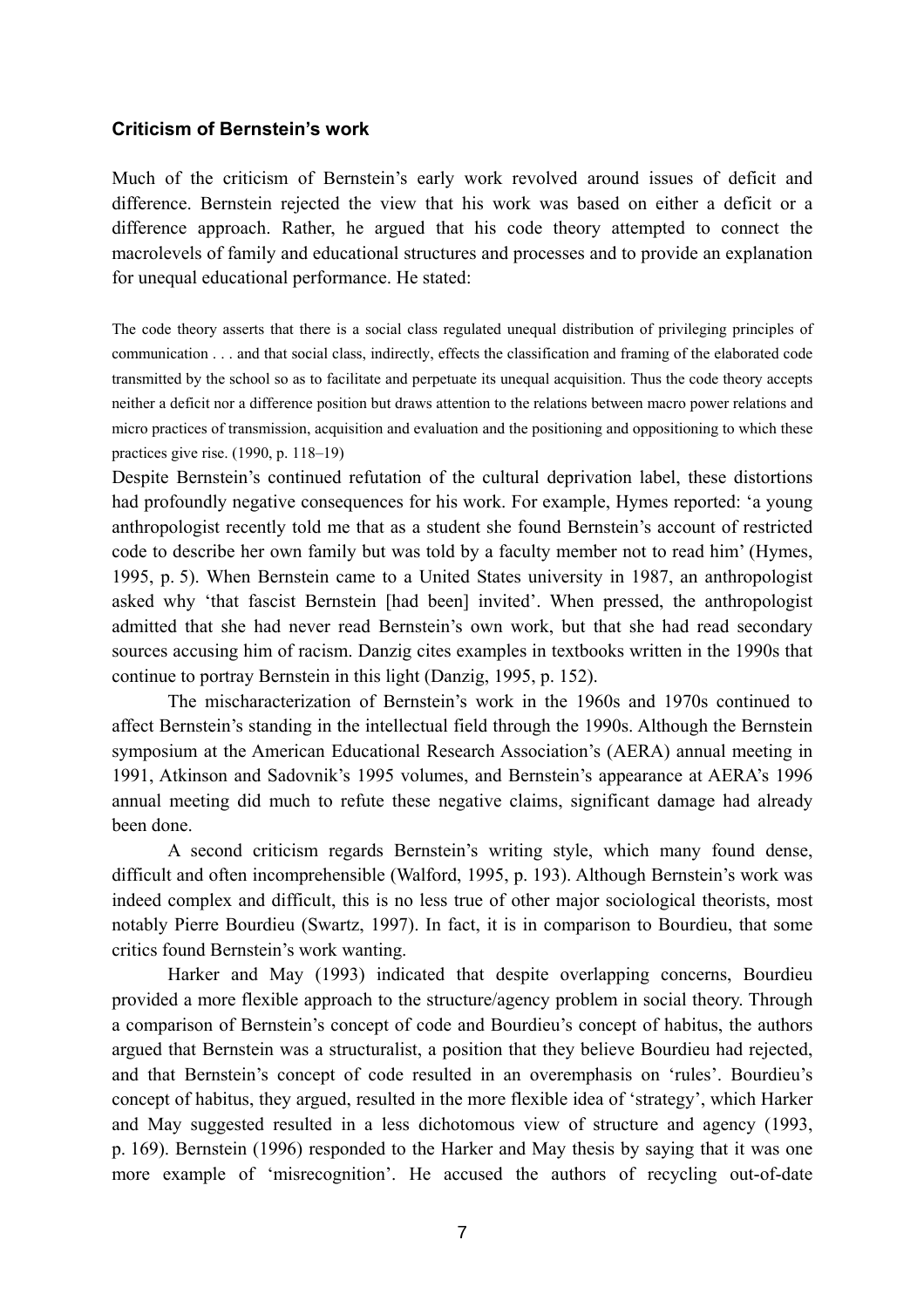definitions of code and misreading code theory (p. 182-201). Through a detailed use of various quotations from his work over time, Bernstein rejected Harker and May's criticism that his structuralism denied human agency.

 Harker and May's article also revealed significant disagreements between Bernstein and Bourdieu. For example, they quoted Bourdieu on Bernstein:

To reproduce in scholarly discourse the fetishing of legitimate language which actually takes place in society one has only to follow the example of Basil Bernstein who describes the properties of the elaborated code without relating this social product to the social conditions of its production and reproduction or even as one might expect from the sociology of education to its own academic conditions. (Bourdieu, 1991, p. 53)

Bernstein, responding to this Bourdieu quote stated, 'This comment, reproduced with evident approval by Harker and May, is not simply inaccurate, or only slovenly scholarship, but bizarre. If it reveals anything it reveals the activities of the intellectual field, its positioning, position taking and strategies in a somewhat primitive mode (Bernstein, 1996, p. 183).

 Bernstein, too, was critical of Bourdieu. He distinguished code from habitus in the following way: 'The concept of code bears some relation to Bourdieu's concept of habitus. The concept of habitus, however, is a more general concept, more extensive and exhaustive in its regulation. It is essentially a cultural grammar specialized by class positions and fields of practice' (Bernstein, 1990, p. 3). Bernstein went on to argue that theories like Bourdieu's were concerned with understanding 'how external power relations [were] *carried* by the system . . . [and not] with the designation of the carrier, only with a diagnosis of its pathology' (1990, p. 172).

 Another criticism of Bernetein's work has been that it lacked empirical testing and support. King (1976; 1981) tested Bernstein's early model of pedagogic practice but did not find strong evidence in his research to support this model; however, Tyler (1984) argued that King's statistical methods were severely flawed. More recently, researchers (see Sadovnik, 1995, Parts IV and V; Morais et al., 2001) have provided empirical evidence to support Bernstein's work. A more detailed account is provided in the next section.

 Whatever the criticisms of his work, it is undeniable that Bernstein's work represents one of the most sustained and powerful attempts to investigate significant issues in the sociology of education. Forty years ago, Bernstein began with a simple but overwhelming issue: how to find ways to 'prevent the wastage of working-class educational potential' (Bernstein, 1961*b*, p. 308). The problem of educability led to the development of code theory. Code theory, while a powerful and controversial perspective on educational inequality, did not sufficiently provide an understanding of what goes on inside the schools and how these practices are systematically related to social-class advantages and disadvantages. In an attempt to connect the macro and the micro further, Bernstein's work since the 1960s centred on a model of pedagogic discourse and practices, beginning with the concepts of classification and framing and continuing to a more systematic outline of the 'what' and the 'how' of education. Taken as a whole, Bernstein's work provided a systematic analysis of codes, pedagogic discourse and practice and their relationship to symbolic control and identity.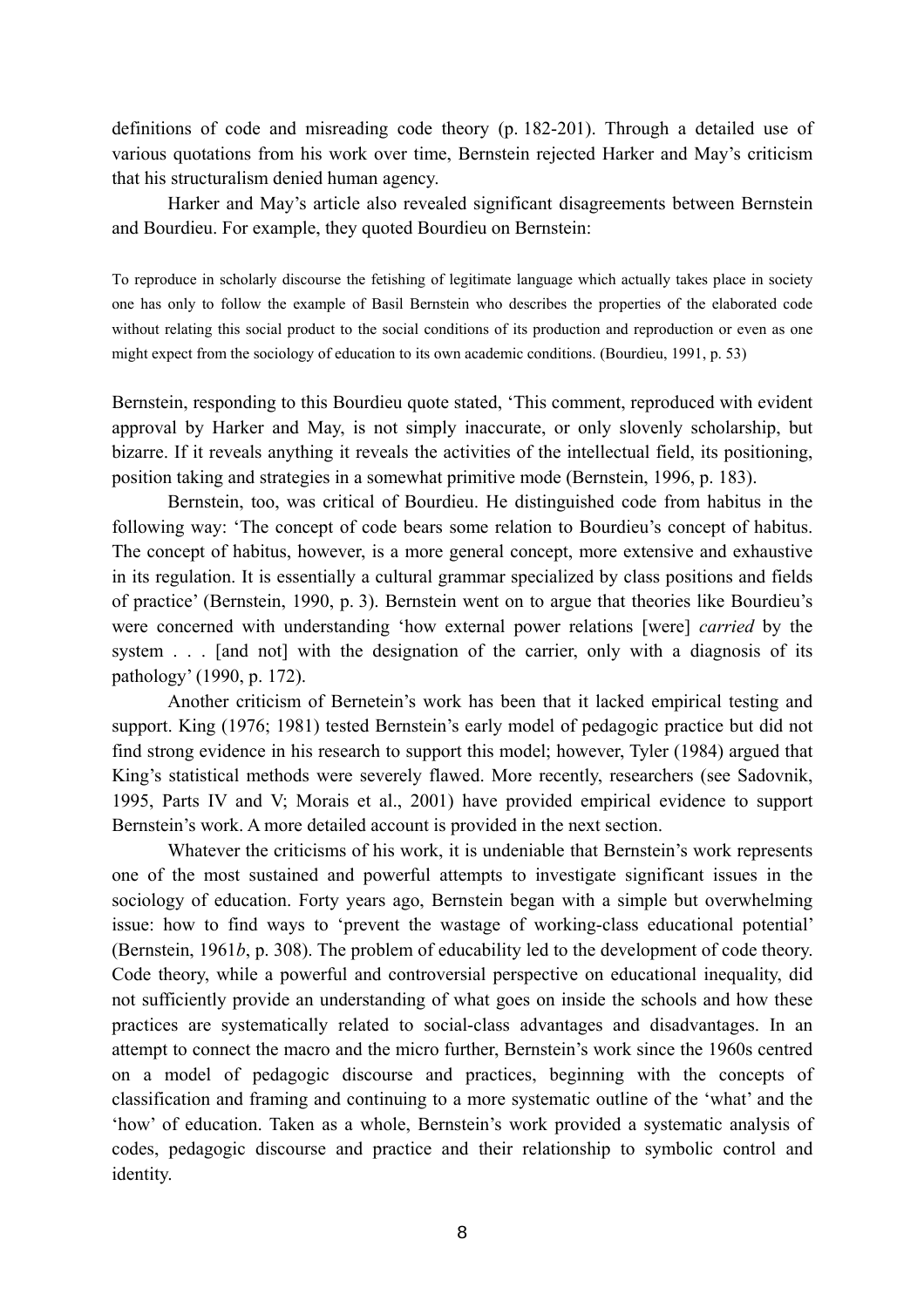## **Conclusion: Bernstein's influence on educational research**

Bernstein had a profound influence on sociological research on education. He pointed to years of empirical research in the United Kingdom and elsewhere, which attempted to test his theories. Studies conducted by his doctoral students at the University of London's Institute of Education and others have contributed to our knowledge of the relationships between the division of labour, the family and schooling through research on specific aspects of Bernstein's work. In a detailed and comprehensive chapter in his last book, *Pedagogy, symbolic control and identity* (1996), Bernstein provided a historical discussion of code theory and outlined some of the empirical work to test it. As the research in the 1960s and early 1970s was often conducted by Bernstein's Ph.D. students as their dissertation research, the Sociological Research Unit (SRU) at the Institute of Education, which he directed, became a primary testing ground for Bernstein's theories.

 The core of Bernstein's early work was to develop a code theory that examined the interrelationships between social class, family and school. By 1971, Bernstein had developed an Index of Communication and Control to measure different family types and to relate them to social class differences. As the original index, according to Bernstein (1996, p. 96) was crude and indirect, Bernstein sought to develop a more direct and sensitive measure. Based upon empirical research, Bernstein and Jenny Cook-Gumperz developed 'complex principles of descriptions of the speech of parents and children' (Bernstein & Cook-Gumperz, 1973). Cook-Gumperz provided an in-depth description of these principles in her own work (Cook-Gumperz, 1973, p. 48–73).

 In the 1970s, a number of empirical studies examined the concepts of classification and framing. Neves (1991) studied the relationship between the pedagogic codes of families and schools and provided empirical support for Bernstein's thesis. Ana Marie Morais and her colleagues (Morais, Peneda, Madeiros, 1991; Morais et al., 1991) demonstrated that it was possible to design different pedagogic practices and to evaluate their outcomes. She designed three different pedagogic practices in terms of varying degrees of classification and framing and trained a teacher to teach the same subject to four different classes using different pedagogic practices. Based upon her research the complex relationship between the pedagogic code of the family and the school, social class differences in families, the educational development of the child, and the educational achievement and behaviour of the child was more fully understood.

 Bernstein's analysis of the relationship between social class and pedagogic practice was confirmed by Jenkins' research (1990) on the social class basis of progressive education in Britain. Through an analysis of articles in the *Journal of the new education* fellowship between 1920 and 1950, she supported Bernstein's central thesis about the social class basis of invisible pedagogy, which Jenkins argued was precisely what the progressives were talking about. Semel (1995) further supported this thesis as applied to independent progressive schools in the United States from 1914 to 1935.

 The relationship between the fields of symbolic control and production and gender classification was explored by Holland (1986). Her study concluded that socialization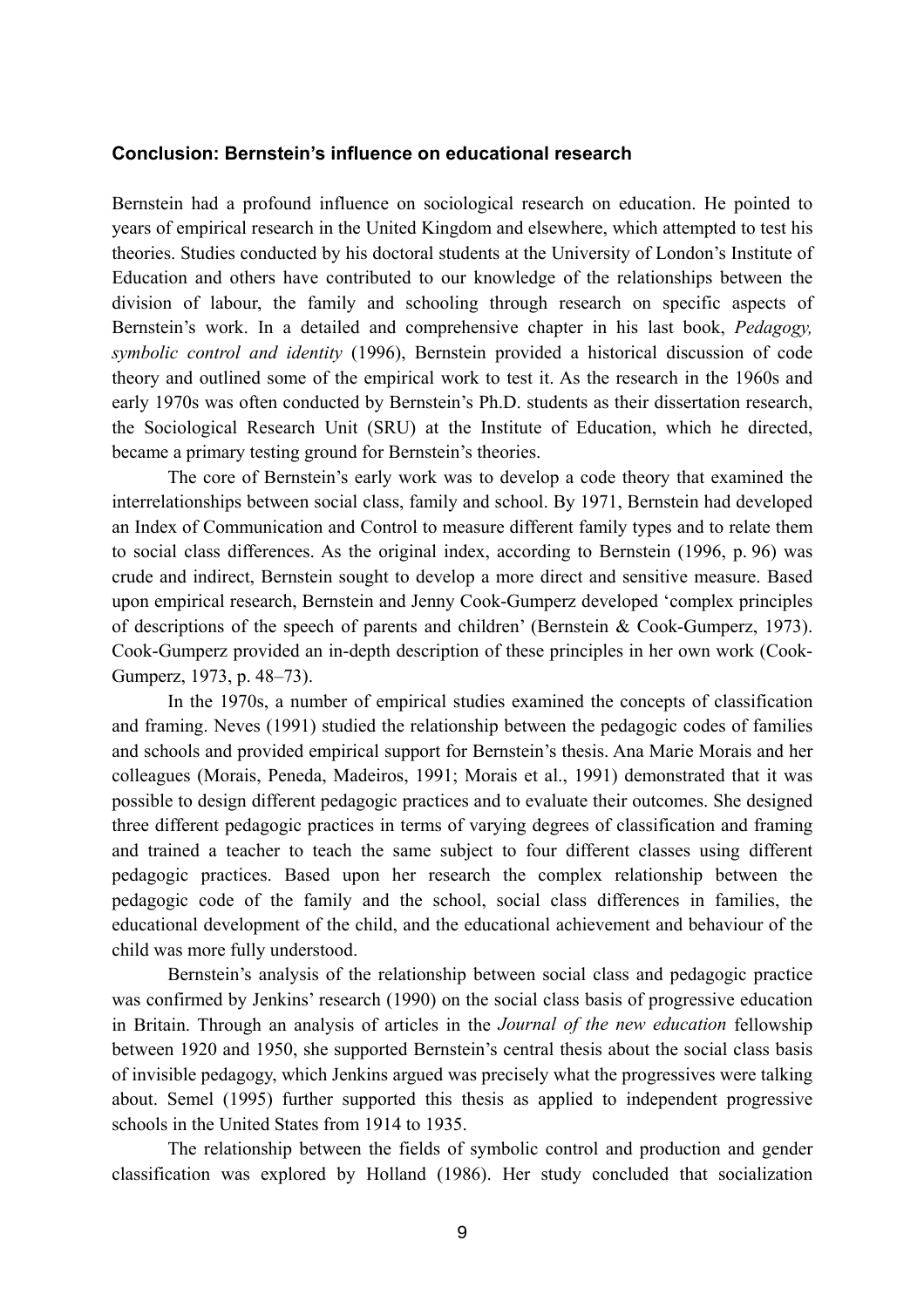processes differ in classification and framing in relation to the place of families in the division of labour. Families in the field of symbolic control have weaker classification in their modelling of domestic and economic divisions of labour than families in the field of production. Holland's work provided important empirical evidence to support Bernstein's thesis that classification and framing are social class related and related to the fields of production and symbolic control. Further, this study broadened the emphasis away from class reproduction to the related and equally significant area of gender role reproduction.

 The work of Diaz (1984; 1990) and Cox Donosa (1986) examined Bernstein's theory of pedagogic discourse. Diaz's research explored the institutionalizing of primary education as a form of pedagogic discourse. Cox Danosa's work on state education in Chile, related the model of pedagogic discourse to the field of symbolic control. Cox Danosa's research compared the educational policies of the Christian Democratic Party and Allende's Popular Unity Party. Through an analysis of the relationship between pedagogic discourses and each party's relationship to the symbolic and economic fields, Cox Danosa provided a concrete sociological and historical testing of Bernstein's theory.

 Although much of the research on his theory has been produced by his own Ph.D. students, there were numerous other studies using his work. By 1996, Bernstein reported fifteen articles in the *British journal of the sociology of education* based on the theory. Two published collections (Atkinson, Delamont & Davies, 1995; Sadovnik, 1995) provided numerous examples of how Bernstein's work influenced an international group of educational researchers. Most recently, Morais, Nieves, Davies and Daniels (Morais et al., 2001) have edited a collection of articles on Bernstein's contributions to research, which were presented at a symposium in Lisbon in June 2000. Among the research based on Berntein's work are investigations of pedagogic discourse by Parlo Singh and Karen Dooley, Johann Muller, Rob Moore and Karl Maton, and Mario Diaz; on sociolinguistics by Ruqaiya Hasan, and Geoff Williams, and on technology by William Tyler, and by Bernstein himself. Additionally, Madeleine Arnot (2001) has written on how Bernstein's work affected and has been used by feminist educational researchers and theorists.

 What is clear is that over a forty-year period, Bernstein developed a systematic code theory, which was constantly refined and developed and which, through his students and other researchers, has been empirically researched. Moreover, Bernstein's theories underwent revision and clarification in light of this research. What comes through in his own reflections on his sociological project is how theory and research were crucially related to each other.

### **Afterward: Basil Bernstein, mentor and friend**

I first met Basil Bernstein in 1978 at New York University, when I was a doctoral student and he was a visiting professor. He took an interest in a paper I had written for him applying his work to Bowles and Gintis' *Schooling in capitalist America*. For the next twenty-two years, he was my mentor, colleague and, most of all, beloved friend.

 As a mentor, he was giving of his time and support. Although he responded favourably to my work on him, he nonetheless responded with long letters, always handwritten, always difficult to decipher, pointing to things I had overlooked, new ways of seeing,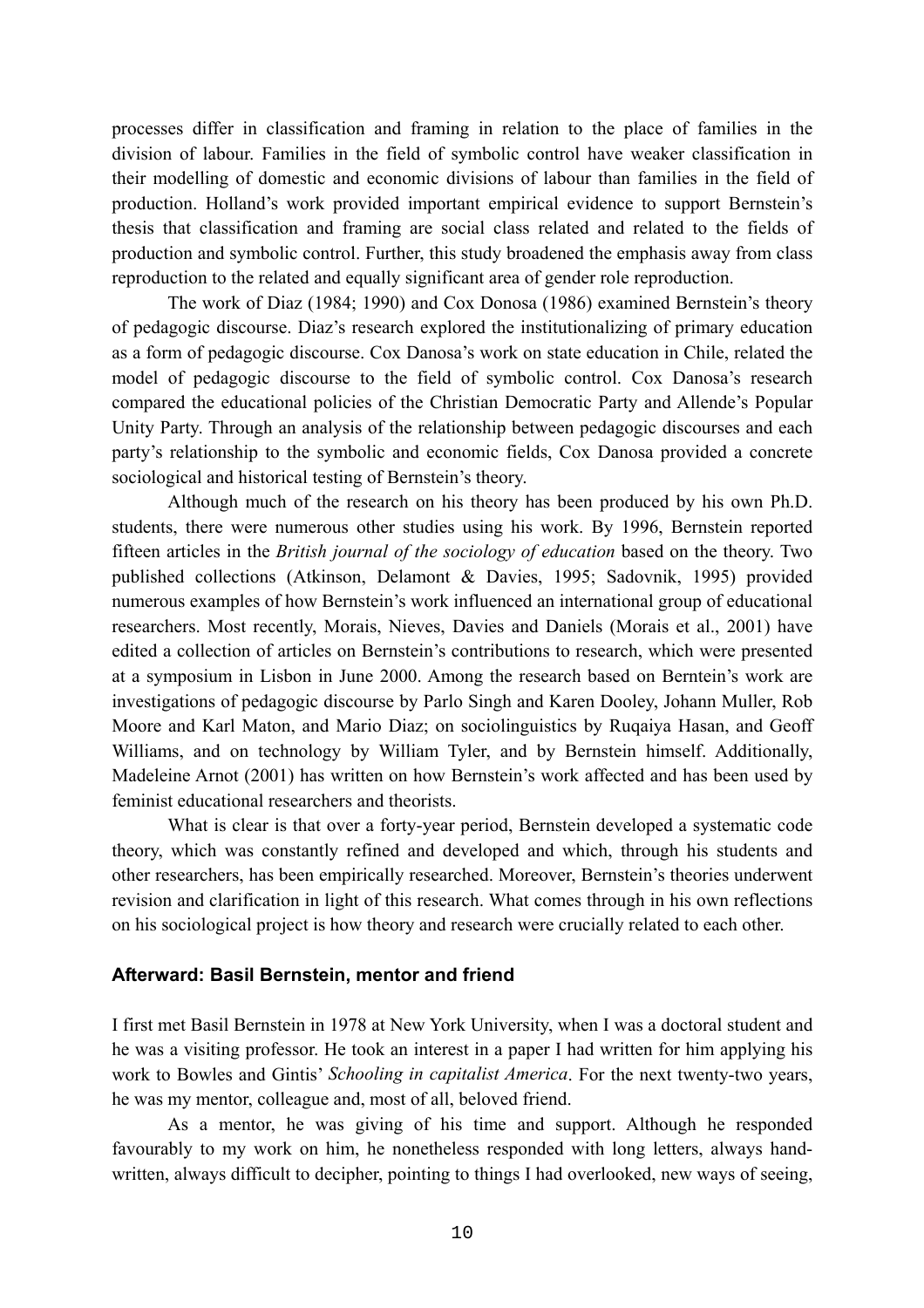and full of new insights. While some warned that writing about his work could damage our friendship, it never did. Even when he disagreed with my interpretations, he never asked that I change a word. The process of editing *Knowledge and pedagogy* was one of the most intense and satisfying experiences of my career. Bernstein read and wrote responses to many of the articles in the book; his correspondence on the book is filled with incredible contributions to my own thinking, only a portion of it included in his epilogue. Most of all, Bernstein never forgot that it was my book, not his, and after providing feedback, left the final editing to me. For the next twenty-two years, what began with my watching his incredible mind work out models from the third volume of *Class, codes and control* at New York University, continued as I moved from doctoral student to professor: Bernstein helped me understand the complexities of schooling and social reproduction. As a teacher, he inspired me to help my own students grow and develop intellectually; as a scholar, he inspired me to think sociologically and to insist upon empirical research to support theory.

 What I will always cherish most is Basil Bernstein's friendship. I will always remember the wonderful times we shared with him and his wife Marion (to whom he was devoted) at their lovely home in Dulwich, at the National Theatre, at the Tate Gallery, shopping at Harvey Nichols, Liberty's and on Bond Street, and eating and drinking in numerous restaurants near the Institute in Bloomsbury. Bernstein was no narrow academic. He was an arts aficionado, most proud of his David Hockneys; an audiophile, who moved reluctantly from his precious LP collection to CDs; an expert photographer, who was as proud of his photo of Susan Semel in the Hofstra University Research Magazine, complete with the credit, 'photograph by Basil Bernstein', as he was of a journal article; a Beau Brummel, he was fond of Armani and Kenzo. And what a conversationalist he was: ironic, creative, clever, amusing, knowledgeable, and at times, cryptic and sardonic. Whether it was applying code theory to the exploitation of South American farmers at one of his favourite Bloomsbury haunts, Isolabella, or with Eliot Freidson, entertaining us with their tales of 1968 at Berkeley, Bernstein was one of a kind.

 The last time I saw Basil Bernstein was in June 2000, upon journeying to London from a conference in Lisbon organized by Ana Morais, Isabel Neves, Harry Daniels and Brian Davies on his contributions to educational research. Too ill to attend as planned, he participated on Friday for the last hour via video link to his home in London. Despite being weak from treatment, he was vintage Basil Bernstein: witty, creative, and dressed for the occasion in one of his favourite silk shirts. His brief written contribution on code theory and technology provided significant food for thought. Upon termination of the link, there was not a dry eye among us. We all knew that this might have been his last public appearance and we all knew how much we would miss him.

 On Sunday, following the conference, Susan Semel and I visited Basil Bernstein and his wife Marion in London. Although weak, he spoke of finishing the sixth volume of *Class, codes and control,* applying code theory to the Internet and technology, and of New Labour educational policy, still in his view, like Thatcher's, 'a new pedagogical janus [. . .]'(Bernstein, 1990) reproducing the old inequalities. Although I left hoping it was not a final goodbye, I knew that it might well be. And it was. When Basil Bernstein died on 24 September 2000, the world of sociology lost a giant. I lost a mentor and friend to whom I will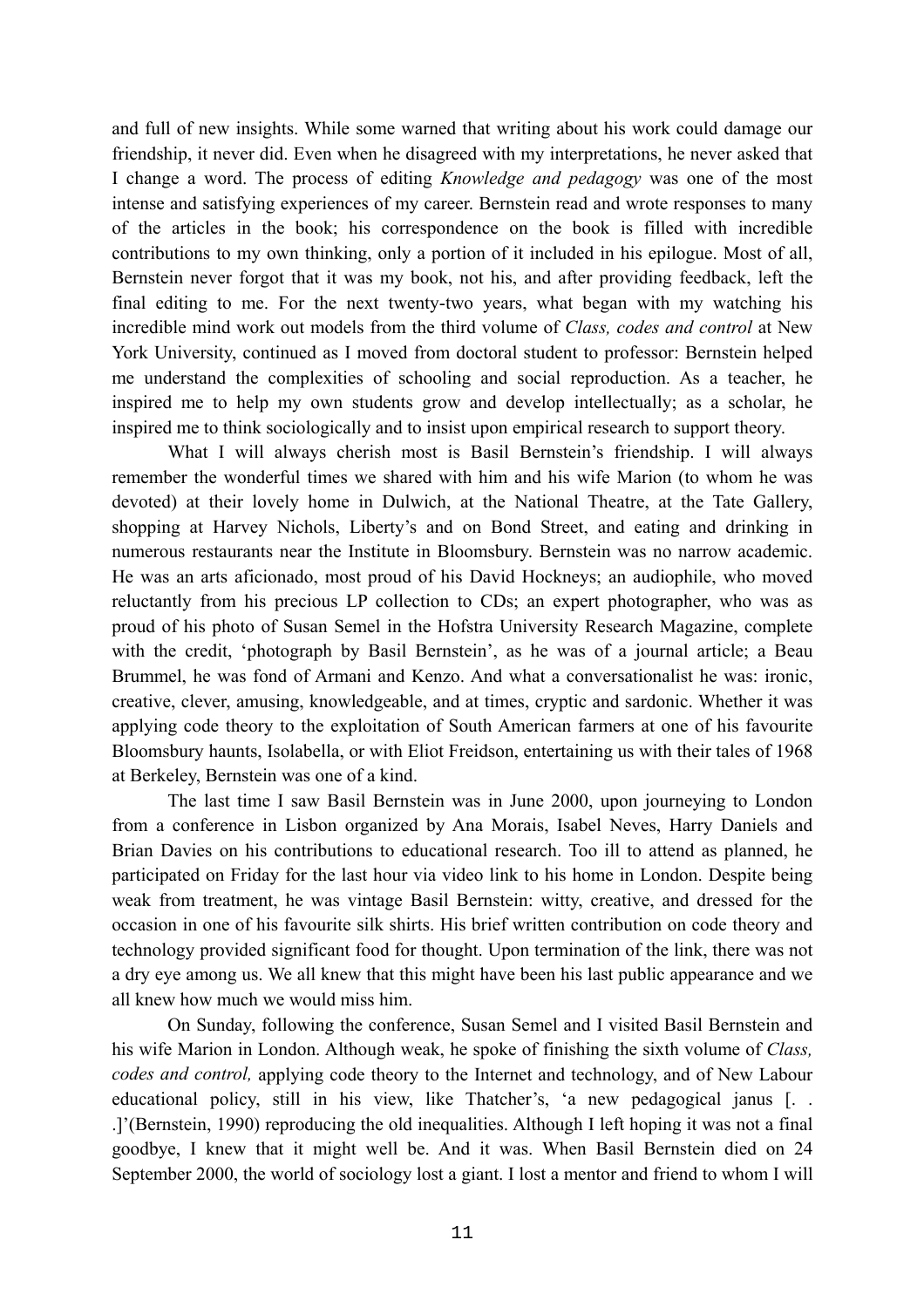always be grateful.

#### **Notes**

#### *1. Alan R. Sadovnik (United States of America)*

Professor of Education and Sociology, Chair of the Department of Education, Rutgers University. He is the author of *Equity and excellence in higher education: the decline of a liberal educational reform* (1994), editor of *Knowledge and pedagogy: the sociology of Basil Bernstein* (1995), co-editor of *Exploring society* (1987), the *International handbook of educational reform* (1992), *Implementing educational reform* (1996), *'Schools of tomorrow,' schools of today: what happened to progressive education* (1999), *The encyclopedia of sociology of education* (forthcoming, 2001), and *Founding mothers and others: women educational leaders during the progressive era* (in press, 2002) and co-author of *Exploring education* (1994, 2000).

Parts of this article are adapted from Alan R. Sadovnik, 1991 and 1995 (see references).

#### **References**

- Arnot, M. 2001. Bernstein's sociology of pedagogy: female dialogues and feminist elaborations. *In*: Weiler, K. *Feminist engagements: reading, resisting and revisioning male theorists in education and cultural studies*, ch. 6. New York, Routledge.
- Atkinson, P. 1981. Bernstein's structuralism. *Educational analysis*, vol. 3, no. 1, p. 85–96.
- ——. 1985. *Language, structure and reproduction: an introduction to the sociology of Basil Bernstein*. London, Methuen.
- Atkinson, P.; Davies, B.; Delamont, S. 1995. *Discourse and reproduction: essays in honor of Basil Bernstein*. Cresskill, NJ, Hampton.
- Bernstein, B. 1958. Some sociological determinants of perception: an enquiry into sub-cultural differences. *British journal of sociology* (London), vol. 9, no. 1, p. 159–74.
- ——. 1960. Language and social class: a research note. *British journal of sociology* (London), vol. 11, no. 3, p. 271– 76.
- ——. 1961*a*. Social structure, language and learning. *Educational research* (London), vol. 3, no. 3, p. 163–76.
- ——. 1961*b*. Social class and linguistic development: a theory of social learning. *In*: Halsey, A.H.; Floud, J.; Anderson, C.A., eds. *Education, economy and society*, p. 288–314. New York, Free Press.
- ——. 1962*a*. Linguistic codes, hesitation phenomena and intelligence. *Language and speech* (Teddington, UK), vol. 5, no. 1, p. 31–46.
- ——. 1962*b*. Social class, linguistic codes and grammatical elements. *Language and speech* (Teddington, UK), vol. 5, no. 4, p. 221–40.
- ——. 1970. Education cannot compensate for society. *New society* (London), vol. 15, no. 387, p. 344–47.
- ——. 1973*a*. *Class, codes and control, vol. 1*. London, Routledge & Kegan Paul.
- ——. 1973*b*. *Class, codes and control, vol. 2*. London, Routledge & Kegan Paul.
- ——. 1977. *Class, codes and control, vol. 3*. London: Routledge & Kegan Paul.
- ——. 1990. *Class, codes and control, vol. 4: the structuring of pedagogic discourse*. London, Routledge.
- ——. 1995. A response. *In*: Sadovnik, A.R., ed. *Knowledge and pedagogy: the sociology of Basil Bernstein*, p. 385– 424. Norwood, NJ, Ablex Publishing.
- ——. 1996. *Pedagogy, symbolic control and identity: theory, research, critique*. London, Taylor and Francis.
- Bernstein, B.; Cook-Gumperz, J. 1973. The coding grid, theory and operations. *In*: J. Cook-Gumperz, ed. *Social control and socialization: a study of social class differences in the language of maternal control*, p. 48–72. London, Routledge & Kegan Paul.
- Bourdieu, P. 1991. *Language and symbolic power*. Cambridge, Polity Press.
- Bowles, S.; Gintis, H. 1976. *Schooling in capitalist America*. New York, Basic Books.
- Cook-Gumperz, J. ed. 1973. *Social control and socialization: a study of social class differences in the language of maternal control*. London, Routledge & Kegan Paul.
- Cox Donoso, C. 1986. Continuity, conflict and change in state education in Chile: a study of the pedagogic projects of the Christian Democratic and the Popular Unity governments. *CORE* (London), vol. 10, no. 2.
- Danzig, A. 1995. Applications and distortions of Basil Bernstein's code theory. *In*: Sadovnik, A.R., ed. *Knowledge and pedagogy: the sociology of Basil Bernstein,* p. 145–70. Norwood, NJ, Ablex Publishing.
- Diaz, M. 1984. *A model of pedagogic discourse with special application to Colombian primary education*. Unpublished doctoral dissertation, University of London.